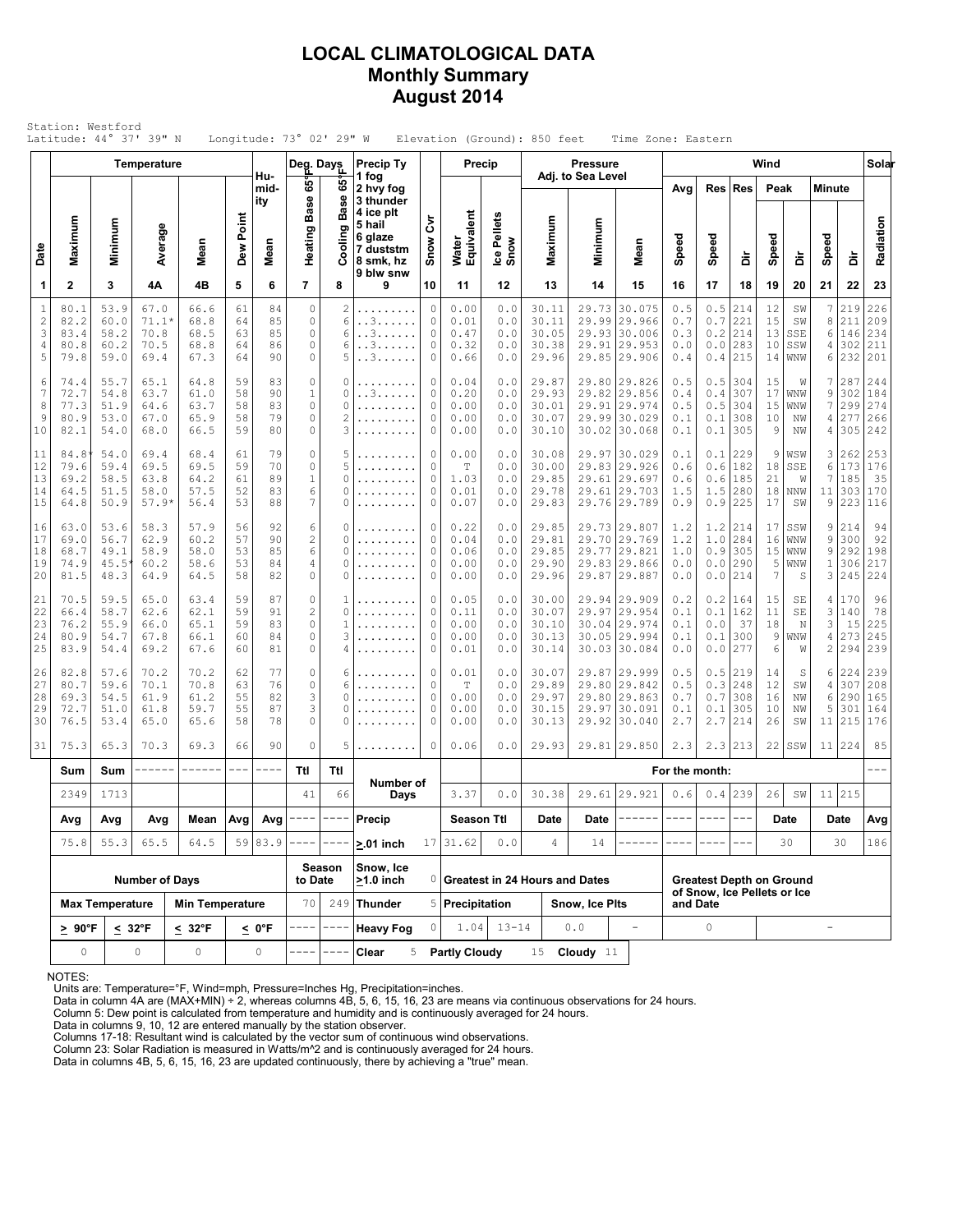## **OBSERVATIONS AT 3-HOUR INTERVALS August 2014: Westford**

|                                                |                                                   |                                                                                               |                                                              |                                              |                                              |                                                                      |                                              | Wind                                                                             |                                                                                     |                                                     |                                                                                             |                                                              |                                              |                                              |                                              |                                                  | Wind                                                       |                                                                |                                              |                                                                                                         |                                                              |                                              |                                              |                                                                    |                                               | Wind                                                                |                                                                                                   |
|------------------------------------------------|---------------------------------------------------|-----------------------------------------------------------------------------------------------|--------------------------------------------------------------|----------------------------------------------|----------------------------------------------|----------------------------------------------------------------------|----------------------------------------------|----------------------------------------------------------------------------------|-------------------------------------------------------------------------------------|-----------------------------------------------------|---------------------------------------------------------------------------------------------|--------------------------------------------------------------|----------------------------------------------|----------------------------------------------|----------------------------------------------|--------------------------------------------------|------------------------------------------------------------|----------------------------------------------------------------|----------------------------------------------|---------------------------------------------------------------------------------------------------------|--------------------------------------------------------------|----------------------------------------------|----------------------------------------------|--------------------------------------------------------------------|-----------------------------------------------|---------------------------------------------------------------------|---------------------------------------------------------------------------------------------------|
| 늘<br>모                                         | Sunshine                                          | Pressure                                                                                      | Rainfall<br>rate                                             | Temperature                                  | Dew Point                                    | Humidity                                                             | Direction                                    | Speed                                                                            | Gust                                                                                | Sunshine                                            | Pressure                                                                                    | Rainfall<br>rate                                             | Temperature                                  | Dew Point                                    | Humidity                                     | Direction                                        | Speed                                                      | Gust                                                           | Sunshine                                     | Pressure                                                                                                | Rainfall<br>rate                                             | Temperature                                  | Dew Point                                    | Humidity                                                           | Direction                                     | Speed                                                               | Gust                                                                                              |
|                                                |                                                   |                                                                                               |                                                              | AUG 01                                       |                                              |                                                                      |                                              |                                                                                  |                                                                                     |                                                     |                                                                                             |                                                              | AUG 02                                       |                                              |                                              |                                                  |                                                            |                                                                |                                              |                                                                                                         |                                                              | AUG 03                                       |                                              |                                                                    |                                               |                                                                     |                                                                                                   |
| 01<br>04<br>07<br>10<br>13<br>16<br>19<br>22   | 0<br>0<br>67<br>577<br>517<br>589<br>84<br>0      | 30.05<br>30.06<br>30.08<br>30.10<br>30.09<br>30.06<br>30.05<br>30.09                          | 0.00<br>0.00<br>0.00<br>0.00<br>0.00<br>0.00<br>0.00<br>0.00 | 56<br>54<br>57<br>72<br>76<br>80<br>73<br>67 | 55<br>54<br>57<br>64<br>65<br>64<br>67<br>62 | 98<br>98<br>98<br>77<br>70<br>59<br>81<br>84                         | 21<br>21<br>20<br>23<br>28<br>22<br>23<br>21 | 0<br>0<br>0<br>3<br>3<br>0<br>0<br>0                                             | 0<br>$\mathbb O$<br>3<br>10<br>9<br>5<br>0<br>0                                     | $\circ$<br>77<br>260<br>782<br>236<br>26<br>0       | 0, 30.10<br>30.08<br>30.10<br>30.10<br>30.06<br>30.02<br>30.02<br>30.02                     | 0.00<br>0.00<br>0.00<br>0.00<br>0.00<br>0.00<br>0.00<br>0.00 | 66<br>64<br>61<br>71<br>80<br>73<br>66<br>64 | 62<br>60<br>60<br>66<br>68<br>62<br>64<br>63 | 87<br>89<br>97<br>84<br>67<br>68<br>92<br>96 | 120<br>21<br>20<br>21<br>22<br>08<br>18<br>23    | 1<br>0<br>0<br>3<br>2<br>$\mathsf{O}\xspace$<br>0<br>0     | 6<br>4<br>0<br>12<br>7<br>5<br>0<br>0                          | 0<br>0<br>40<br>471<br>851<br>74<br>0        | 130.01<br>30.02<br>30.05<br>30.04<br>30.01<br>643 29.96<br>29.95<br>29.98                               | 0.00<br>0.00<br>0.00<br>0.00<br>0.00<br>0.00<br>0.00<br>2.55 | 61<br>59<br>60<br>72<br>78<br>83<br>73<br>66 | 60<br>59<br>59<br>66<br>67<br>64<br>67<br>64 | 97<br>98<br>98<br>81<br>68<br>53<br>82<br>94                       | 123<br>22<br>21<br>27<br>25<br>34<br>28<br>04 | 0<br>$\mathbf 1$<br>$\overline{c}$<br>0<br>0<br>0<br>0<br>0         | 0<br>$\frac{4}{4}$<br>$\begin{array}{c} 4 \\ 4 \\ 0 \end{array}$<br>$\mathbf 1$<br>$\overline{4}$ |
|                                                |                                                   |                                                                                               |                                                              | AUG 04                                       |                                              |                                                                      |                                              |                                                                                  |                                                                                     |                                                     |                                                                                             |                                                              | AUG 05                                       |                                              |                                              |                                                  |                                                            |                                                                |                                              |                                                                                                         |                                                              | AUG 06                                       |                                              |                                                                    |                                               |                                                                     |                                                                                                   |
| 01<br>04<br>07<br>10<br>13<br>16<br>19<br>22   | 0<br>0<br>25<br>332<br>814<br>598<br>72<br>0      | 29.94<br>29.95<br>29.98<br>29.97<br>29.97<br>29.93<br>29.93<br>29.94                          | 0.00<br>0.00<br>0.00<br>0.00<br>0.00<br>0.00<br>0.00<br>0.00 | 63<br>63<br>63<br>68<br>75<br>79<br>76<br>65 | 62<br>63<br>63<br>66<br>65<br>64<br>68<br>63 | 97<br>98<br>98<br>93<br>72<br>60<br>76<br>95                         | 10<br>10<br>03<br>02<br>03<br>28<br>22<br>15 | 0<br>0<br>0<br>0<br>0<br>0<br>0<br>0                                             | 0<br>$\mathbb O$<br>0<br>0<br>$\mathbf 1$<br>$\overline{c}$<br>0<br>7               | $\circ$<br>65<br>561<br>803<br>269<br>32<br>$\circ$ | 0, 29.95<br>29.94<br>29.94<br>29.92<br>29.89<br>29.86<br>29.86<br>29.87                     | 0.00<br>0.00<br>0.00<br>0.00<br>0.00<br>0.00<br>0.00<br>0.00 | 59<br>59<br>63<br>73<br>78<br>72<br>69<br>63 | 58<br>59<br>62<br>68<br>65<br>68<br>67<br>63 | 97<br>98<br>98<br>83<br>64<br>89<br>92<br>97 | 11<br>15<br>21<br>17<br>21<br>01<br>03<br>19     | 0<br>0<br>0<br>1<br>$\,1\,$<br>$\mathbb O$<br>0<br>0       | 0<br>0<br>2<br>7<br>8<br>1<br>0<br>0                           | 0<br>0<br>44<br>267<br>779<br>612<br>65      | 129.85<br>29.83<br>29.83<br>29.83<br>29.83<br>29.81<br>29.81<br>0 29.82                                 | 0.04<br>0.00<br>0.00<br>0.00<br>0.00<br>0.00<br>0.00<br>0.00 | 64<br>60<br>60<br>64<br>72<br>73<br>70<br>57 | 63<br>59<br>59<br>60<br>63<br>58<br>59<br>56 | 98<br>98<br>98<br>88<br>74<br>58<br>67<br>95                       | 24<br>30<br>31<br>30<br>30<br>02<br>31<br>33  | 0<br>$\mathbb O$<br>0<br>$\mathbf{1}$<br>$\mathbf 1$<br>0<br>0<br>0 | $\begin{array}{c} 4 \\ 0 \end{array}$<br>09550<br>$\mathbb O$                                     |
|                                                |                                                   | AUG 07                                                                                        |                                                              |                                              |                                              |                                                                      |                                              |                                                                                  |                                                                                     |                                                     |                                                                                             |                                                              | AUG 08                                       |                                              |                                              |                                                  |                                                            |                                                                |                                              |                                                                                                         |                                                              | AUG 09                                       |                                              |                                                                    |                                               |                                                                     |                                                                                                   |
| 01<br>04<br>07<br>10<br>$13$<br>16<br>19<br>22 | 0<br>$\circ$<br>33<br>265<br>847<br>42<br>39<br>0 | 29.82<br>29.82<br>29.83<br>29.87<br>29.85<br>29.86<br>29.88<br>29.92                          | 0.00<br>0.00<br>0.00<br>0.00<br>0.00<br>0.00<br>0.00<br>0.00 | 58<br>57<br>58<br>61<br>70<br>64<br>61<br>56 | 56<br>56<br>57<br>58<br>62<br>58<br>58<br>55 | 94<br>97<br>97<br>90<br>76<br>81<br>91<br>96                         | 32<br>28<br>29<br>29<br>32<br>04<br>03<br>02 | 0<br>0<br>0<br>$\overline{\mathbf{c}}$<br>$\overline{\mathbf{c}}$<br>0<br>0<br>0 | 0<br>0<br>0<br>$\boldsymbol{7}$<br>17<br>$\mathbf{2}$<br>$\mathbf 1$<br>$\mathbf 0$ | 0<br>$\circ$<br>32<br>606<br>819<br>617<br>102<br>0 | 29.94<br>29.94<br>29.99<br>30.01<br>29.98<br>29.96<br>29.97<br>30.00                        | 0.00<br>0.00<br>0.00<br>0.00<br>0.00<br>0.00<br>0.00<br>0.00 | 54<br>53<br>54<br>67<br>73<br>76<br>73<br>59 | 53<br>52<br>53<br>62<br>62<br>61<br>61<br>57 | 97<br>98<br>98<br>84<br>67<br>59<br>68<br>93 | 24<br> 24<br>24<br>29<br>31<br>29<br>30<br>31    | 0<br>0<br>0<br>0<br>$\overline{\mathbf{c}}$<br>1<br>0<br>0 | 0<br>0<br>0<br>7<br>9<br>9<br>3<br>0                           | 0<br>0<br>49<br>571<br>802<br>601<br>76<br>0 | 129.99<br>30.00<br>30.04<br>30.06<br>30.04<br>30.02<br>30.03<br>30.05                                   | 0.00<br>0.00<br>0.00<br>0.00<br>0.00<br>0.00<br>0.00<br>0.00 | 59<br>55<br>55<br>71<br>78<br>80<br>75<br>58 | 56<br>54<br>54<br>59<br>63<br>62<br>62<br>56 | 90<br>97<br>98<br>65<br>61<br>54<br>65<br>94                       | 18,<br>18<br>18<br>30<br>30<br>29<br>35<br>35 | 0<br>0<br>0<br>0<br>0<br>0<br>0<br>0                                | $\begin{array}{c}\n2 \\ 0 \\ 0 \\ 0\n\end{array}$<br>б<br>5<br>$\mathbb O$<br>$\mathsf{O}\xspace$ |
|                                                |                                                   |                                                                                               |                                                              | AUG 10                                       |                                              |                                                                      |                                              |                                                                                  |                                                                                     |                                                     |                                                                                             |                                                              | AUG 11                                       |                                              |                                              |                                                  |                                                            |                                                                |                                              |                                                                                                         |                                                              | AUG 12                                       |                                              |                                                                    |                                               |                                                                     |                                                                                                   |
| 01<br>04<br>07<br>10<br>13<br>16<br>19<br>22   | 0<br>0<br>51<br>598<br>761<br>561<br>72<br>0      | 30.07<br>30.07<br>30.08<br>30.09<br>30.08<br>30.04<br>30.03<br>30.05                          | 0.00<br>0.00<br>0.00<br>0.00<br>0.00<br>0.00<br>0.00<br>0.00 | 56<br>55<br>57<br>75<br>78<br>81<br>73<br>58 | 55<br>54<br>56<br>64<br>63<br>62<br>64<br>57 | 96<br>97<br>98<br>68<br>59<br>53<br>73<br>94                         | 35<br>26<br>26<br>22<br>29<br>03<br>36<br>36 | 0<br>0<br>0<br>0<br>0<br>0<br>0<br>0                                             | 0<br>0<br>0<br>$\mathbb O$<br>5<br>4<br>0<br>0                                      | $\mathbf 0$<br>42<br>555<br>795<br>577<br>77<br>0   | 0, 30.07<br>30.06<br>30.06<br>30.06<br>30.03<br>30.00<br>29.98<br>29.98                     | 0.00<br>0.00<br>0.00<br>0.00<br>0.00<br>0.00<br>0.00<br>0.00 | 57<br>55<br>56<br>75<br>82<br>85<br>76<br>63 | 56<br>54<br>55<br>63<br>65<br>67<br>68<br>60 | 97<br>97<br>98<br>66<br>55<br>55<br>76<br>90 | 36<br>36<br>36<br>21<br>26<br>23<br>18<br>14     | 0<br>0<br>0<br>0<br>1<br>0<br>0<br>0                       | 0<br>0<br>$\mathbb O$<br>5<br>4<br>1<br>0<br>0                 | 0<br>0<br>95<br>378<br>679<br>272<br>0       | 129.99<br>29.97<br>29.95<br>29.96<br>29.93<br>29.90<br>60 29.88<br>29.85                                | 0.00<br>0.00<br>0.00<br>0.00<br>0.00<br>0.00<br>0.00<br>0.00 | 60<br>63<br>64<br>75<br>78<br>75<br>71<br>70 | 59<br>57<br>56<br>59<br>63<br>61<br>61<br>58 | 94<br>81<br>75<br>58<br>61<br>61<br>72<br>65                       | 14،<br>18<br>21<br>13<br>18<br>15<br>14<br>18 | 0<br>0<br>$\mathbb O$<br>0<br>3<br>0<br>0<br>3                      | 0<br>$4$<br>$3$<br>$9$<br>$13$<br>$10$<br>$\circ$<br>13                                           |
|                                                |                                                   |                                                                                               |                                                              | AUG 13                                       |                                              |                                                                      |                                              |                                                                                  |                                                                                     |                                                     |                                                                                             |                                                              | AUG 14                                       |                                              |                                              |                                                  |                                                            |                                                                |                                              |                                                                                                         |                                                              | AUG 15                                       |                                              |                                                                    |                                               |                                                                     |                                                                                                   |
| 01<br>04<br>07<br>10<br>13<br>16<br>19<br>22   | 0<br>14<br>91                                     | 0, 29.82<br>29.76<br>29.72<br>29.71<br>144 29.67<br>$32 \mid 29.65$<br>21 29.66<br>0 29.63    | 0.00<br>0.00<br>0.00<br>0.05<br>0.00<br>0.06<br>0.11<br>0.00 | 69<br>68<br>68<br>65<br>65<br>62<br>61<br>59 | 60<br>61<br>61<br>63<br>62<br>60<br>60<br>59 | 73, 14<br>77<br>78<br>92<br>92 19<br>93   24<br>97 21<br>98 04       | 19<br>22<br> 14                              | 2<br>$\mathbb O$<br>$\overline{c}$<br>0<br>0<br>$\mathbf 1$<br>0<br>0            | 12<br>13<br>8<br>7<br>6<br>0<br>0                                                   | $\mathbb O$<br>28                                   | 0, 29.61<br>29.62<br>29.67<br>541 29.72<br>111028 29.72<br>258 29.74<br>33 29.75<br>0 29.77 | 0.00<br>0.00<br>0.00<br>0.00<br>0.00<br>0.00<br>0.00<br>0.00 | 59<br>56<br>53<br>59<br>63<br>61<br>59<br>52 | 59<br>54<br>50<br>50<br>52<br>54<br>51<br>50 | 98<br>93<br>92<br>71<br>66<br>80<br>77 29    | 19 ا<br> 25<br>29<br>28<br> 27<br>26<br>93 23    | 0<br>3<br>0<br>4<br>3<br>0<br>2<br>0                       | 0<br>8<br>6<br>14<br>$\mathbf{1}$<br>$\overline{4}$<br>$\circ$ | 0                                            | 0, 29.78<br>29.77<br>30 29.78<br>223 29.79<br>13 227 29.78<br>186 29.80<br>26 29.79<br>0 29.83          | 0.00<br>0.00<br>0.00<br>0.00<br>0.00<br>0.00<br>0.00<br>0.15 | 52<br>51<br>52<br>58<br>61<br>60<br>58<br>56 | 50<br>49<br>50<br>53<br>53<br>54<br>55<br>54 | 94<br>94<br>94<br>83 24<br>77<br>81 20<br>88 23<br>96 20           | 122<br>22<br>22<br>20                         | 0<br>$\mathbb O$<br>0<br>2<br>$\,1$<br>3<br>0<br>$\overline{c}$     | 0<br>$\mathbb O$<br>$\mathbb O$<br>7<br>7<br>$\boldsymbol{7}$<br>$\overline{4}$<br>3              |
|                                                |                                                   |                                                                                               |                                                              | AUG 16                                       |                                              |                                                                      |                                              |                                                                                  |                                                                                     |                                                     |                                                                                             |                                                              | AUG 17                                       |                                              |                                              |                                                  |                                                            |                                                                |                                              |                                                                                                         |                                                              | AUG 18                                       |                                              |                                                                    |                                               |                                                                     |                                                                                                   |
| 01<br>04<br>07<br>10<br>13<br>16<br>19<br>22   |                                                   | 0, 29.81<br>0 29.80<br>28 29.81<br>346 29.83<br>279 29.84<br>120 29.82<br>23 29.80<br>0 29.76 | 0.00<br>0.00<br>0.00<br>0.00<br>0.00<br>0.00<br>0.00<br>0.04 | 54<br>54<br>55<br>61<br>61<br>62<br>58<br>57 | 54<br>53<br>53<br>57<br>58<br>57<br>56<br>55 | 97,22<br>97 19<br>96 21<br>86 21<br>89 22<br>83 21<br>94 21<br>96 21 |                                              | 2<br>$\sqrt{2}$<br>3<br>$\mathbf 1$<br>$\mathbf{1}$<br>2<br>$\mathbb O$<br>0     | 5<br>$\epsilon$<br>10<br>14<br>9<br>11<br>3<br>0                                    | $\circ$<br>0                                        | 0, 29.73<br>29.71<br>29.74<br>84 29.77<br>262 29.79<br>86 29.78<br>44 29.78<br>0 29.81      | 0.00<br>0.00<br>0.00<br>0.00<br>0.00<br>0.00<br>0.00<br>0.00 | 57<br>58<br>58<br>58<br>61<br>67<br>62<br>61 | 56<br>56<br>56<br>56<br>58<br>57<br>57<br>57 | 96, 19<br>94<br>90<br>72<br>87               | 95 23<br>95 23<br> 28<br>30<br>31<br>84 30<br>28 | 0<br>0<br>0<br>1<br>3<br>2<br>0<br>0                       | 6<br>5<br>4<br>12<br>10 <sub>1</sub><br>0<br>7                 |                                              | 0, 29.80<br>0 29.78<br>$42 \mid 29.82$<br>165 29.85<br>404 29.83<br>10 278 29.81<br>54 29.82<br>0 29.84 | 0.00<br>0.00<br>0.00<br>0.00<br>0.00<br>0.00<br>0.00<br>0.00 | 57<br>55<br>54<br>58<br>64<br>65<br>63<br>50 | 56<br>53<br>53<br>54<br>53<br>55<br>56<br>49 | 96,31<br>95 30<br>97 31<br>85 29<br>68 28<br>70 01<br>77 <br>96 30 | 30                                            | 4<br>$\mathbb O$<br>2<br>0<br>4<br>0<br>0<br>0                      | 11<br>$\boldsymbol{7}$<br>10<br>5<br>$1\,4$<br>$\sqrt{4}$<br>$\mathbb O$<br>$\mathbb O$           |

# **MAXIMUM SHORT DURATION PRECIPITATION**

| <b>Time Period (minutes)</b> |      | 10   | 15   | 20   | 30   | 45   | 60             | 80   | 100  | 120  | 150  | 180  |
|------------------------------|------|------|------|------|------|------|----------------|------|------|------|------|------|
| Precipitation                | 0.34 | 0.41 | 0.46 | 0.50 | 0.51 | 0.51 | 0.51           | 0.51 | 0.51 | 0.51 | 0.59 | 0.67 |
| <b>Ended: Date</b>           | 05   | 05   | 05   | 05   | 05   | 05   | 0 <sub>5</sub> | 05   | 05   | 05   | 12   | 13   |
| <b>Ended: Time</b>           | 1432 | 1432 | ⊥434 | 1438 | 1438 | 1438 | 1438           | 1438 | 1438 | 1438 | 1846 | 1917 |

The precipitation amounts may occur at any time during the month. The time indicated is the ending time of the interval. Date and time are not entered for trace amounts.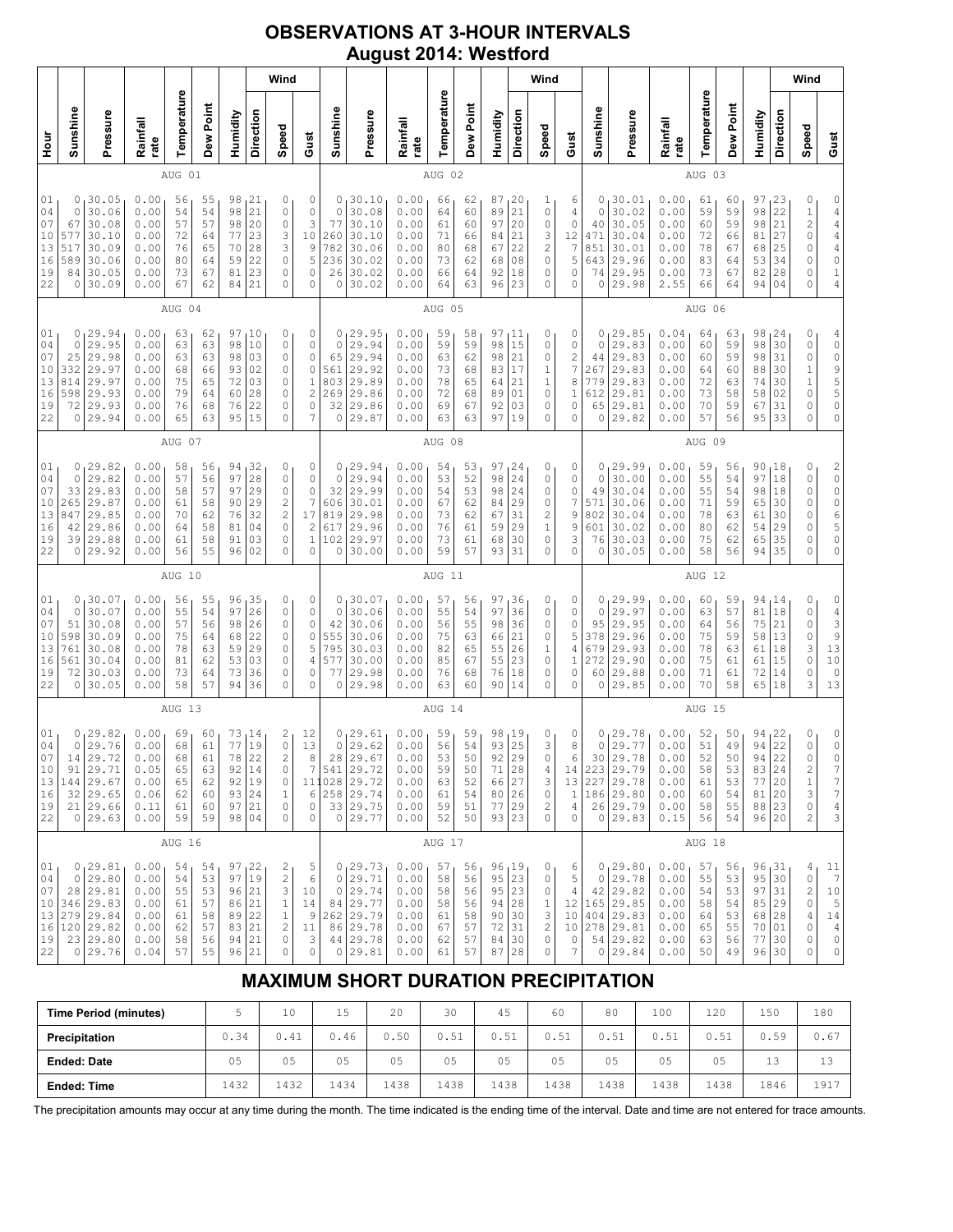### **OBSERVATIONS AT 3-HOUR INTERVALS August 2014: Westford**

|                                              |                                                               |                                                                           |                                                              |                                              |                                              |                                              |                                                          | Wind                                                                                               |                                                                                    |                                                              |                                                                          |                                                              |                                              |                                              |                                              |                                                                      | Wind                                                                                        |                                                        |                                                              |                                                                      |                                                              |                                              |                                              |                                                  |                                                           | Wind                                                                                                   |                                                                                                         |
|----------------------------------------------|---------------------------------------------------------------|---------------------------------------------------------------------------|--------------------------------------------------------------|----------------------------------------------|----------------------------------------------|----------------------------------------------|----------------------------------------------------------|----------------------------------------------------------------------------------------------------|------------------------------------------------------------------------------------|--------------------------------------------------------------|--------------------------------------------------------------------------|--------------------------------------------------------------|----------------------------------------------|----------------------------------------------|----------------------------------------------|----------------------------------------------------------------------|---------------------------------------------------------------------------------------------|--------------------------------------------------------|--------------------------------------------------------------|----------------------------------------------------------------------|--------------------------------------------------------------|----------------------------------------------|----------------------------------------------|--------------------------------------------------|-----------------------------------------------------------|--------------------------------------------------------------------------------------------------------|---------------------------------------------------------------------------------------------------------|
| 날<br>모                                       | Sunshine                                                      | Pressure                                                                  | Rainfall<br>rate                                             | Temperature                                  | Dew Point                                    | Humidity                                     | Direction                                                | Speed                                                                                              | Gust                                                                               | Sunshine                                                     | Pressure                                                                 | Rainfall<br>rate                                             | Temperature                                  | Dew Point                                    | Humidity                                     | Direction                                                            | Speed                                                                                       | Gust                                                   | Sunshine                                                     | Pressure                                                             | Rainfall<br>rate                                             | Temperature                                  | Dew Point                                    | Humidity                                         | Direction                                                 | Speed                                                                                                  | Gust                                                                                                    |
|                                              |                                                               |                                                                           |                                                              | AUG 19                                       |                                              |                                              |                                                          |                                                                                                    |                                                                                    |                                                              |                                                                          |                                                              | AUG 20                                       |                                              |                                              |                                                                      |                                                                                             |                                                        |                                                              |                                                                      |                                                              | AUG 21                                       |                                              |                                                  |                                                           |                                                                                                        |                                                                                                         |
| 01<br>04<br>07<br>10<br>13<br>16<br>19<br>22 | 0<br>$\circ$<br>30<br>448<br>250<br>559                       | 29.85<br>29.83<br>29.87<br>29.89<br>29.87<br>29.86<br>33 29.86<br>0 29.89 | 0.00<br>0.00<br>0.00<br>0.00<br>0.00<br>0.00<br>0.00<br>0.00 | 49<br>46<br>47<br>64<br>69<br>70<br>66<br>54 | 48<br>46<br>46<br>57<br>57<br>60<br>59<br>53 | 97<br>98<br>98<br>77<br>67<br>70<br>76<br>96 | 30<br>30<br>30<br>30<br>30<br>30<br>36<br>0 <sub>0</sub> | 0<br>$\circ$<br>$\circ$<br>$\mathbf 0$<br>$\mathbf 0$<br>0<br>$\circ$<br>$\mathbf 0$               | $\circ$<br>0<br>0<br>$\circ$<br>$\circ$<br>0<br>$\circ$<br>0                       | 0<br>$\circ$<br>26<br>566<br>596<br>169<br>42<br>0           | 29.90<br>29.89<br>29.92<br>29.93<br>29.96<br>32.12<br>29.91<br>29.94     | 0.00<br>0.00<br>0.00<br>0.00<br>0.00<br>0.00<br>0.00<br>0.00 | 52<br>50<br>49<br>69<br>77<br>78<br>71<br>65 | 51<br>49<br>48<br>61<br>64<br>67<br>64<br>60 | 97<br>98<br>98<br>77<br>64<br>71<br>81<br>85 | 0 <sub>0</sub><br>36<br>0 <sub>0</sub><br>02<br>21<br>07<br>17<br>15 | 0<br>0<br>$\circ$<br>$\mathbf 0$<br>$\circ$<br>0<br>0<br>$\circ$                            | 0<br>0<br>0<br>4<br>4<br>0<br>0<br>0                   | 0<br>$\circ$<br>19<br>93<br>279<br>371<br>33<br>0            | 29.94<br>29.94<br>29.97<br>29.97<br>29.98<br>29.97<br>29.97<br>30.00 | 0.00<br>0.00<br>0.00<br>0.00<br>0.00<br>0.00<br>0.00<br>0.00 | 61<br>64<br>62<br>63<br>68<br>68<br>64<br>60 | 58<br>60<br>61<br>61<br>63<br>59<br>58<br>58 | 91, 15<br>89<br>95<br>93<br>85<br>73<br>80<br>91 | 16<br>20<br>14<br>17<br>13<br>12<br>16                    | 0<br>$\mathbb O$<br>0<br>0<br>0<br>1<br>0<br>0                                                         | $\mathbb O$<br>$\mathbb O$<br>$\mathbf 1$<br>$\circ$<br>$\epsilon$<br>9<br>$\mathbf 0$<br>$\circ$       |
|                                              |                                                               |                                                                           |                                                              | AUG 22                                       |                                              |                                              |                                                          |                                                                                                    |                                                                                    |                                                              |                                                                          |                                                              | AUG 23                                       |                                              |                                              |                                                                      |                                                                                             |                                                        | AUG 24                                                       |                                                                      |                                                              |                                              |                                              |                                                  |                                                           |                                                                                                        |                                                                                                         |
| 01<br>04<br>07<br>10<br>13<br>16<br>19<br>22 | 0<br>$\mathsf{O}$<br>19<br>241<br>204<br>139<br>21<br>$\circ$ | 129.98<br>29.98<br>30.01<br>30.03<br>30.03<br>30.02<br>30.04<br>30.05     | 0.00<br>0.00<br>0.00<br>0.00<br>0.00<br>0.00<br>0.00<br>0.00 | 62<br>60<br>60<br>64<br>65<br>64<br>63<br>60 | 58<br>58<br>57<br>59<br>60<br>61<br>61<br>59 | 91<br>93<br>85<br>84<br>91<br>95<br>97       | 85, 14<br>15<br>16<br>19<br>16<br>16<br>15<br>15         | $\mathbf{2}$<br>$\circ$<br>$\circ$<br>$\overline{c}$<br>$\mathbb O$<br>0<br>$\circ$<br>$\mathbf 0$ | 9<br>$\mathbb O$<br>$\circ$<br>11<br>$\mathcal{G}$<br>$\mathbf{1}$<br>$\circ$<br>0 | $\mathbb O$<br>33<br>589<br>932<br>573<br>30<br>0            | 0, 30, 06<br>30.05<br>30.08<br>30.09<br>30.06<br>30.05<br>30.06<br>30.07 | 0.00<br>0.00<br>0.00<br>0.00<br>0.00<br>0.00<br>0.00<br>0.00 | 59<br>57<br>59<br>70<br>75<br>74<br>71<br>58 | 59<br>57<br>59<br>62<br>58<br>60<br>63<br>57 | 98<br>98<br>98<br>76<br>56<br>63<br>75<br>96 | 15<br>15<br>14<br>04<br>24<br>02<br>31<br>31                         | 0<br>$\mathbb O$<br>$\mathbb O$<br>$\circ$<br>$\mathbb O$<br>0<br>$\circ$<br>$\mathbf 0$    | 0<br>0<br>1<br>0<br>6<br>$\mathbf{1}$<br>$\circ$<br>0  | $\circ$<br>$\mathbb O$<br>23<br>550<br>770<br>533<br>37<br>0 | 30.07<br>30.08<br>30.12<br>30.13<br>30.11<br>30.08<br>30.07<br>30.09 | 0.00<br>0.00<br>0.00<br>0.00<br>0.00<br>0.00<br>0.00<br>0.00 | 56<br>55<br>55<br>71<br>77<br>81<br>73<br>60 | 55<br>55<br>55<br>63<br>65<br>64<br>66<br>58 | 97<br>98<br>98<br>76<br>67<br>57<br>79<br>96     | 31 ا<br>31<br>31<br>01<br>28<br>30<br>02<br>02            | 0<br>$\mathbb O$<br>$\mathbb O$<br>0<br>$\overline{\mathbf{c}}$<br>0<br>0<br>$\circ$                   | $\mathbb O$<br>$\mathbb O$<br>$\mathbb O$<br>$\circ$<br>$\frac{9}{3}$<br>$\mathsf{O}\xspace$<br>$\circ$ |
|                                              | AUG 25                                                        |                                                                           |                                                              |                                              |                                              |                                              |                                                          |                                                                                                    |                                                                                    | AUG 26                                                       |                                                                          |                                                              |                                              |                                              |                                              |                                                                      |                                                                                             |                                                        | AUG 27                                                       |                                                                      |                                                              |                                              |                                              |                                                  |                                                           |                                                                                                        |                                                                                                         |
| 01<br>04<br>07<br>10<br>13<br>16<br>19<br>22 | 0<br>0<br>26<br>475<br>754<br>561<br>33<br>$\circ$            | 32.32<br>30.09<br>30.13<br>30.14<br>30.11<br>30.07<br>30.03<br>30.04      | 0.00<br>0.00<br>0.00<br>0.00<br>0.00<br>0.00<br>0.00<br>0.00 | 57<br>56<br>57<br>75<br>80<br>83<br>74<br>61 | 56<br>55<br>56<br>66<br>63<br>59<br>67<br>60 | 97<br>98<br>98<br>73<br>57<br>44<br>81<br>96 | 02<br>02<br>02<br>21<br>28<br>18<br>26<br>21             | 0<br>$\circ$<br>0<br>$\circ$<br>$\circ$<br>$\mathbb O$<br>$\mathbf{0}$<br>$\mathbf 0$              | 0<br>$\mathbb O$<br>$\mathbb O$<br>$\circ$<br>$\sqrt{4}$<br>3<br>$\circ$<br>0      | 0<br>$\circ$<br>23<br>550<br>740<br>519<br>25                | 30.05<br>30.05<br>30.06<br>30.05<br>30.00<br>29.95<br>29.90<br>0 29.90   | 0.00<br>0.00<br>0.00<br>0.00<br>0.00<br>0.00<br>0.00<br>0.00 | 60<br>59<br>59<br>75<br>80<br>82<br>77<br>69 | 59<br>58<br>58<br>65<br>65<br>63<br>64<br>61 | 97<br>97<br>98<br>72<br>62<br>53<br>65<br>77 | 21<br>21<br>21<br>20<br>27<br>20<br>20<br>21                         | 0<br>$\circ$<br>$\mathbb O$<br>$\,1$<br>$\sqrt{2}$<br>$\,1\,$<br>$\mathbb O$<br>$\mathbb O$ | 0<br>1<br>3<br>6<br>9<br>11<br>5<br>4                  | 0<br>$\circ$<br>47<br>364<br>800<br>519<br>19<br>$\circ$     | 29.87<br>29.84<br>29.85<br>29.85<br>29.82<br>29.80<br>29.83<br>29.84 | 0.00<br>0.00<br>0.00<br>0.00<br>0.00<br>0.00<br>0.00<br>0.00 | 69<br>70<br>68<br>74<br>77<br>78<br>68<br>62 | 60<br>60<br>62<br>66<br>67<br>67<br>61<br>60 | 74<br>73<br>80<br>77<br>70<br>68<br>80<br>91     | 121<br>21<br>22<br>23<br>30<br>30<br>01<br>0 <sub>0</sub> | 1<br>$1\,$<br>0<br>0<br>$\mathbb O$<br>0<br>0<br>$\circ$                                               | $\boldsymbol{7}$<br>$\frac{9}{7}$<br>$\epsilon$<br>$\frac{9}{7}$<br>$\mathbf 1$<br>$\circ$              |
|                                              |                                                               |                                                                           |                                                              | AUG 28                                       |                                              |                                              |                                                          |                                                                                                    |                                                                                    |                                                              |                                                                          |                                                              | AUG 29                                       |                                              |                                              |                                                                      |                                                                                             |                                                        | AUG 30                                                       |                                                                      |                                                              |                                              |                                              |                                                  |                                                           |                                                                                                        |                                                                                                         |
| 01<br>04<br>07<br>10<br>13<br>16<br>19<br>22 | 42<br>283<br>895<br>283<br>21<br>$\circ$                      | 0, 29.82<br>29.83<br>29.84<br>29.84<br>29.85<br>29.90<br>29.96            | 0.00<br>0.00<br>0.00<br>0.00<br>0.00<br>0.00<br>0.00         | 60<br>58<br>64<br>65<br>64<br>60<br>59       | 59<br>57<br>58<br>58<br>52<br>52<br>53       | 95<br>97<br>81<br>78<br>65<br>75<br>82       | 131<br>32<br>30<br>30<br>32<br>30<br>31                  | 0<br>0<br>0<br>$\mathbb O$<br>2<br>$\mathbf{1}$<br>$\circ$                                         | 3<br>3<br>6<br>8<br>13<br>9<br>5                                                   | 0<br>$\mathbf 0$<br>19<br>211<br>807<br>584<br>51<br>$\circ$ | 29.99<br>30.03<br>30.09<br>30.15<br>30.13<br>30.09<br>30.10<br>30.11     | 0.00<br>0.00<br>0.00<br>0.00<br>0.00<br>0.00<br>0.00<br>0.00 | 54<br>53<br>55<br>59<br>68<br>71<br>68<br>55 | 52<br>53<br>54<br>56<br>57<br>60<br>61<br>53 | 95<br>97<br>97<br>88<br>69<br>68<br>80<br>96 | 131<br>31<br>34<br>31<br>11<br>33<br>14<br>14                        | 0<br>$\circ$<br>0<br>1<br>0<br>0<br>0<br>$\mathbb O$                                        | 0<br>0<br>0<br>4<br>5<br>2<br>0<br>$\mathsf{O}\xspace$ | 0<br>$\circ$<br>44<br>605<br>295<br>487<br>16<br>0           | 30.12<br>30.10<br>30.12<br>30.10<br>30.04<br>29.99<br>29.94<br>29.94 | 0.00<br>0.00<br>0.00<br>0.00<br>0.00<br>0.00<br>0.00<br>0.00 | 54<br>58<br>60<br>68<br>69<br>75<br>70<br>69 | 53<br>56<br>56<br>59<br>59<br>63<br>61<br>61 | 97, 14<br>92<br>86<br>72<br>69<br>67<br>73<br>75 | 19<br>19<br>22<br>20<br>19<br>19<br>22                    | 0<br>$\begin{smallmatrix}1\\1\end{smallmatrix}$<br>4<br>3<br>$\mathbf{1}$<br>$\overline{c}$<br>$\circ$ | $\mathbb O$<br>8<br>13<br>17<br>13<br>12<br>$\begin{bmatrix} 1 \\ 9 \\ 20 \end{bmatrix}$                |
|                                              |                                                               |                                                                           |                                                              | AUG 31                                       |                                              |                                              |                                                          |                                                                                                    |                                                                                    |                                                              |                                                                          |                                                              |                                              |                                              |                                              |                                                                      |                                                                                             |                                                        |                                                              |                                                                      |                                                              |                                              |                                              |                                                  |                                                           |                                                                                                        |                                                                                                         |
| 01<br>04<br>07<br>10<br>13<br>16<br>19<br>22 | 0<br>0<br>19<br>260<br>429<br>97<br>7<br>$\circ$              | 29.91<br>29.88<br>29.88<br>32.07<br>29.85<br>29.83<br>21.77<br>29.83      | 0.00<br>0.00<br>0.00<br>0.00<br>0.00<br>0.00<br>0.00<br>0.00 | 68<br>67<br>66<br>70<br>75<br>71<br>70<br>69 | 61<br>63<br>64<br>67<br>70<br>69<br>69<br>68 | 80<br>86<br>95<br>90<br>85<br>93<br>96<br>97 | 22<br>22<br>18<br>20<br>21<br>17<br>21<br>22             | 1<br>$\overline{7}$<br>$1\,$<br>6<br>$\mathbf 1$<br>$\mathbf{1}$<br>$\overline{2}$<br>$\mathbf 0$  | 12<br>17<br>15<br>16<br>14<br>6<br>9<br>12                                         |                                                              |                                                                          |                                                              |                                              |                                              |                                              |                                                                      |                                                                                             |                                                        |                                                              |                                                                      |                                                              |                                              |                                              |                                                  |                                                           |                                                                                                        |                                                                                                         |

### NOTES:

Units are: Temperature=°F, Wind=mph, Pressure=Inches Hg, Precipitation=inches.

Wind Direction: Directions are those from which the wind is blowing, indicated in tens of degrees<br>from true north: i.e., 09 for East, 18 for South, 27 for West, and 00 or 36 for North.<br>Wind Speed: The observed one-minute a

Wind Gust: The maximum instantaneous wind speed for the 10-minute period preceding the observation Rainfall Rate: The instantaneous rainfall rate at the time of observation, calculated by timing

consecutive 0.01" pulses from the electronic rain gauge and interpolating this rate for one hour.

### **WEATHER NOTES SUMMARY BY HOUR**

|    |                                              |                                              |                                                                              | Averages                                     |                                              |                                              |                                                      | <b>Resultant</b>                             | Wind                                                         |
|----|----------------------------------------------|----------------------------------------------|------------------------------------------------------------------------------|----------------------------------------------|----------------------------------------------|----------------------------------------------|------------------------------------------------------|----------------------------------------------|--------------------------------------------------------------|
| ì. | Hour                                         | Sunshine                                     | Pressure                                                                     | Temperature                                  | Dew Point                                    | Humidity                                     | Wind Speed                                           | Direction                                    | Speed                                                        |
|    | 01<br>04<br>07<br>10<br>13<br>16<br>19<br>22 | 0<br>0<br>37<br>391<br>624<br>386<br>43<br>0 | 30.007<br>29.932<br>29.948<br>30.030<br>29.942<br>29.990<br>29.657<br>29.931 | 59<br>58<br>58<br>67<br>72<br>73<br>68<br>61 | 57<br>56<br>56<br>61<br>62<br>61<br>62<br>58 | 93<br>94<br>95<br>80<br>71<br>68<br>80<br>91 | 0.4<br>0.5<br>0.4<br>1.0<br>1.1<br>0.5<br>0.2<br>0.2 | 23<br>22<br>23<br>23<br>27<br>23<br>24<br>20 | 0.2<br>0.5<br>0.3<br>.8<br>0<br>0<br>.8<br>0.3<br>0.1<br>0.2 |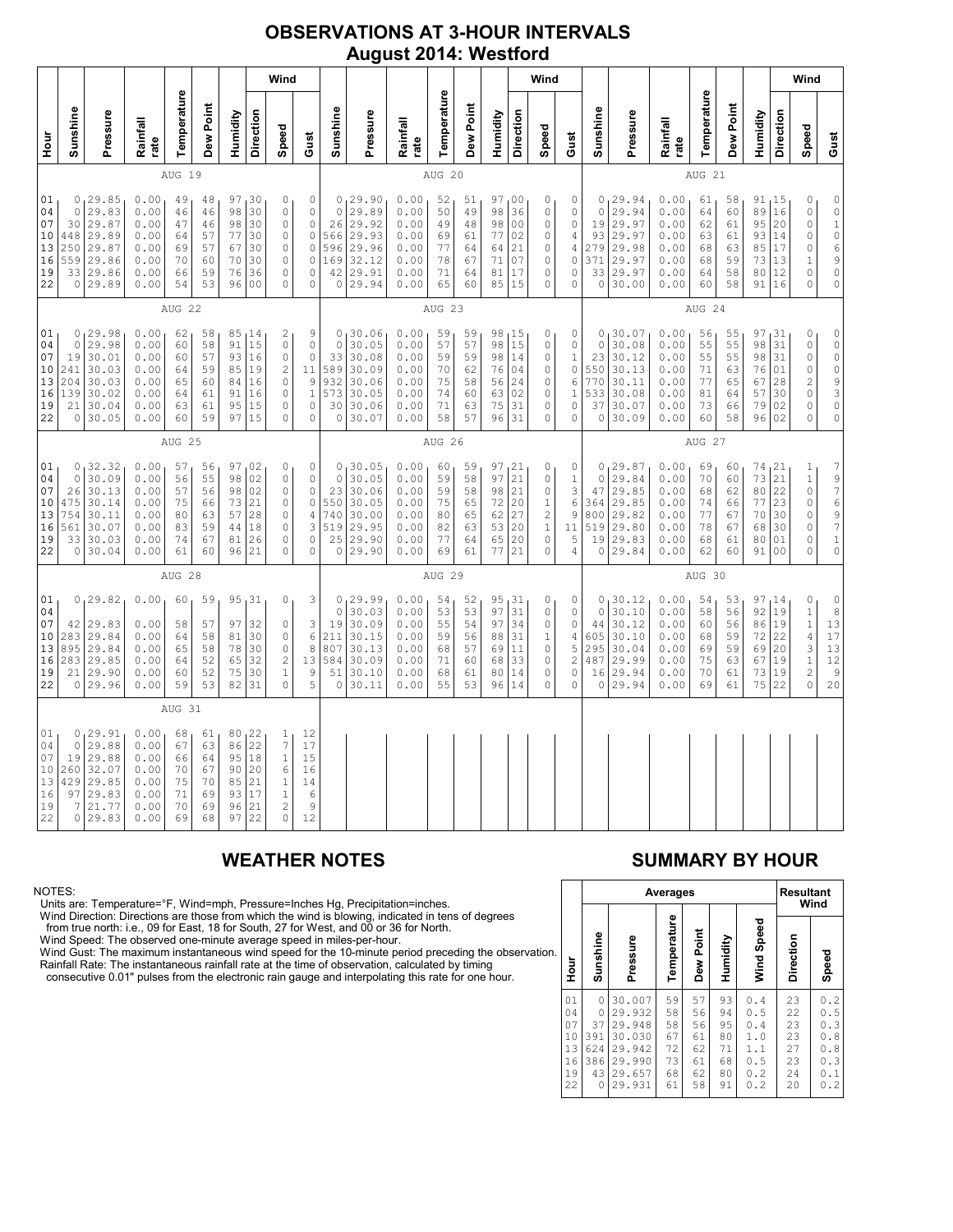### **HOURLY PRECIPITATION (Water Equivalent) August 2014: Westford**

|                                                               | A.M. Hour Ending at<br>Date |                   |      |      |      |                                                                                                                                                                                                                                                                                                                                |    |                                      |    |    |      |                                                                                                                                                                                                                                                               |              | P.M. Hour Ending at |                  |      |    |      |              |      |                                  |                     |                                    |            |                                         |  |  |
|---------------------------------------------------------------|-----------------------------|-------------------|------|------|------|--------------------------------------------------------------------------------------------------------------------------------------------------------------------------------------------------------------------------------------------------------------------------------------------------------------------------------|----|--------------------------------------|----|----|------|---------------------------------------------------------------------------------------------------------------------------------------------------------------------------------------------------------------------------------------------------------------|--------------|---------------------|------------------|------|----|------|--------------|------|----------------------------------|---------------------|------------------------------------|------------|-----------------------------------------|--|--|
|                                                               | 01                          | 02                | 03   | 04   | 05   | 06                                                                                                                                                                                                                                                                                                                             | 07 | 08                                   | 09 | 10 | 11   | 12                                                                                                                                                                                                                                                            | 01           | 02                  | 03               | 04   | 05 | 06   | 07           | 08   | 09                               | 10                  | 11                                 | 12         | Date                                    |  |  |
| 01<br>$02\,$<br>03<br>04<br>05                                |                             | 0.01              | 0.02 | 0.01 | 0.04 |                                                                                                                                                                                                                                                                                                                                |    | $0.02$ 0.01 0.01                     |    |    |      |                                                                                                                                                                                                                                                               |              |                     | 0.51             |      |    |      | 0.01         |      | $0.20 \mid 0.02$<br>0.070.010.06 |                     | $0.35 \mid 0.10 \mid 0.01$         |            | 01<br>$02$<br>03<br>04<br>05            |  |  |
| 08<br>09<br>10                                                | 06 0.04                     | 07 0.02 0.07 0.05 |      |      |      |                                                                                                                                                                                                                                                                                                                                |    |                                      |    |    |      |                                                                                                                                                                                                                                                               |              |                     |                  | 0.01 |    | 0.04 |              |      |                                  | 0.01                |                                    |            | 06<br>07<br>$08$<br>09<br>09<br>10      |  |  |
| $\begin{array}{c} 11 \\ 12 \end{array}$<br>13<br>$1\,4$<br>15 |                             |                   | 0.01 | 0.01 |      |                                                                                                                                                                                                                                                                                                                                |    |                                      |    |    |      | $[0.01 \, 0.01 \, 0.02 \, 0.02 \, 0.05 \, 0.06 \, 0.01 \, 0.04 \, 0.04 \, 0.03 \, 0.16 \, 0.30 \, 0.13 \, 0.16 \, 0.04 \, 0.04 \, 0.03 \, 0.04 \, 0.04 \, 0.04 \, 0.04 \, 0.04 \, 0.04 \, 0.04 \, 0.04 \, 0.04 \, 0.04 \, 0.04 \, 0.04 \, 0.04 \, 0.04 \, 0.$ |              |                     |                  |      |    |      |              |      |                                  | 0.010.030.010.01115 |                                    |            | $11\,$<br>12<br>13<br>14                |  |  |
| 17<br>18<br>19<br>20                                          |                             | 160.010.010.01    | 0.01 |      |      | 0.05                                                                                                                                                                                                                                                                                                                           |    |                                      |    |    | 0.01 |                                                                                                                                                                                                                                                               | 0.010.010.01 |                     |                  |      |    |      | 0.040.050.01 |      |                                  |                     | $0.02 \mid 0.02 \mid 0.02 \mid 16$ | 0.010.0217 | $18\,$<br>19<br>20                      |  |  |
| $\begin{array}{c} 21 \\ 22 \end{array}$<br>23<br>24<br>25     |                             |                   |      |      |      |                                                                                                                                                                                                                                                                                                                                |    | 0.010.010.010.01<br>0.010.01<br>0.01 |    |    |      |                                                                                                                                                                                                                                                               |              |                     | 0.01<br>0.030.01 |      |    |      |              |      | 0.02 0.03                        |                     |                                    |            | 21<br>$\frac{22}{23}$<br>24<br>25       |  |  |
| 26<br>$2\,7$<br>28<br>29<br>30                                |                             |                   |      |      |      | 0.01                                                                                                                                                                                                                                                                                                                           |    |                                      |    |    |      |                                                                                                                                                                                                                                                               |              |                     |                  |      |    |      |              |      |                                  |                     |                                    |            | 26<br>$\frac{27}{28}$<br>28<br>29<br>30 |  |  |
| 31                                                            |                             |                   |      |      |      | 0.04                                                                                                                                                                                                                                                                                                                           |    |                                      |    |    |      |                                                                                                                                                                                                                                                               |              |                     |                  |      |    | 0.01 |              | 0.01 |                                  |                     |                                    |            | 31                                      |  |  |
|                                                               |                             |                   |      |      |      | $\mathsf{Sum}$ 0.07 $\mid$ 0.09 $\mid$ 0.10 $\mid$ 0.02 $\mid$ 0.04 $\mid$ 0.11 $\mid$ 0.04 $\mid$ 0.05 $\mid$ 0.05 $\mid$ 0.03 $\mid$ 0.03 $\mid$ 0.07 $\mid$ 0.07 $\mid$ 0.07 $\mid$ 0.07 $\mid$ 0.05 $\mid$ 0.05 $\mid$ 0.16 $\mid$ 0.16 $\mid$ 0.19 $\mid$ 0.27 $\mid$ 0.29 $\mid$ 0.49 $\mid$ 0.14 $\mid$ 0.06 $\mid$ Sum |    |                                      |    |    |      |                                                                                                                                                                                                                                                               |              |                     |                  |      |    |      |              |      |                                  |                     |                                    |            |                                         |  |  |

During a frozen precipitation event, hourly precipitation totals may not be recorded. In this case, daily amounts are typically entered in the last column (hour ending at 12 A.M.)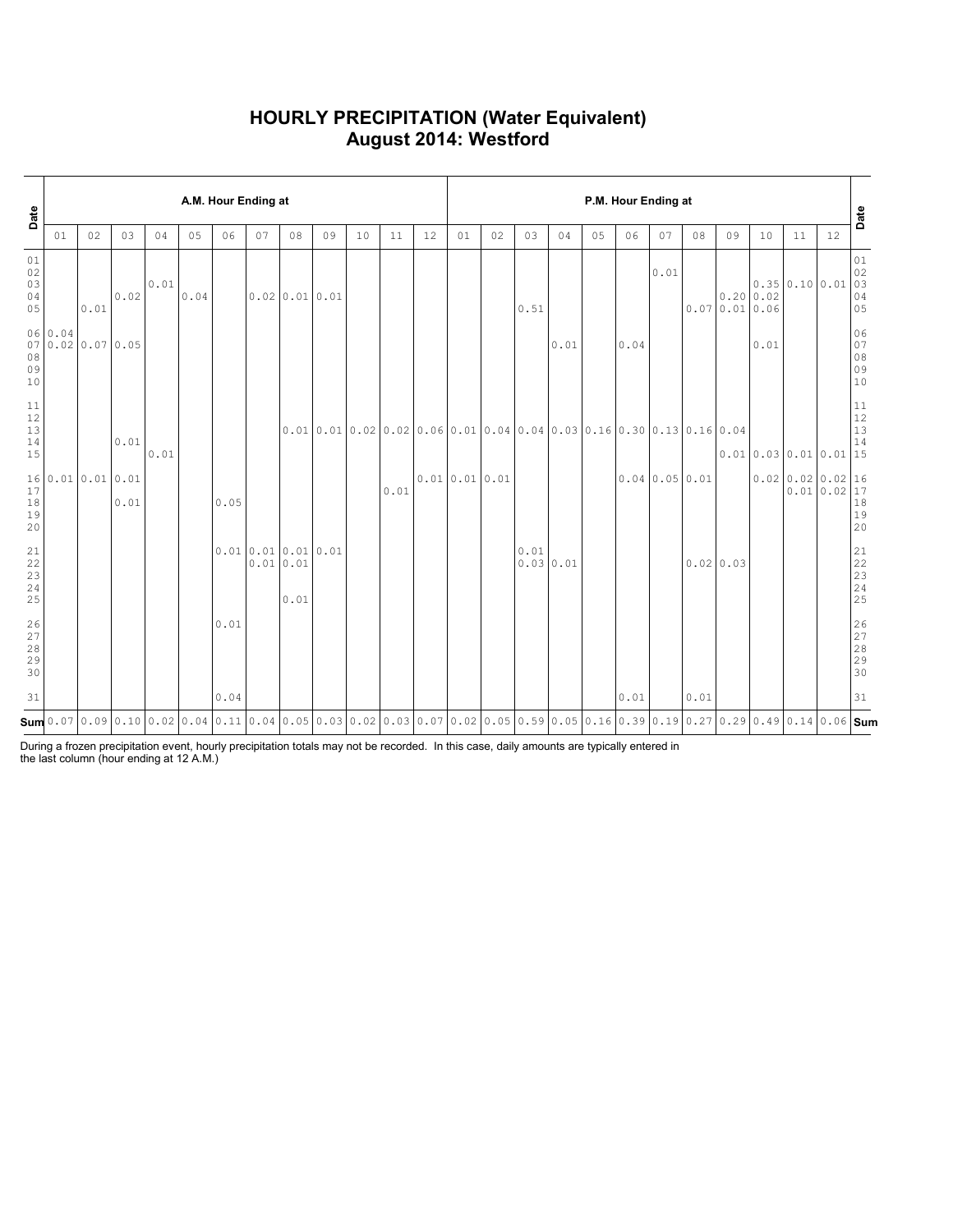### **HOUR-BY-HOUR DATA August 2014: Westford**